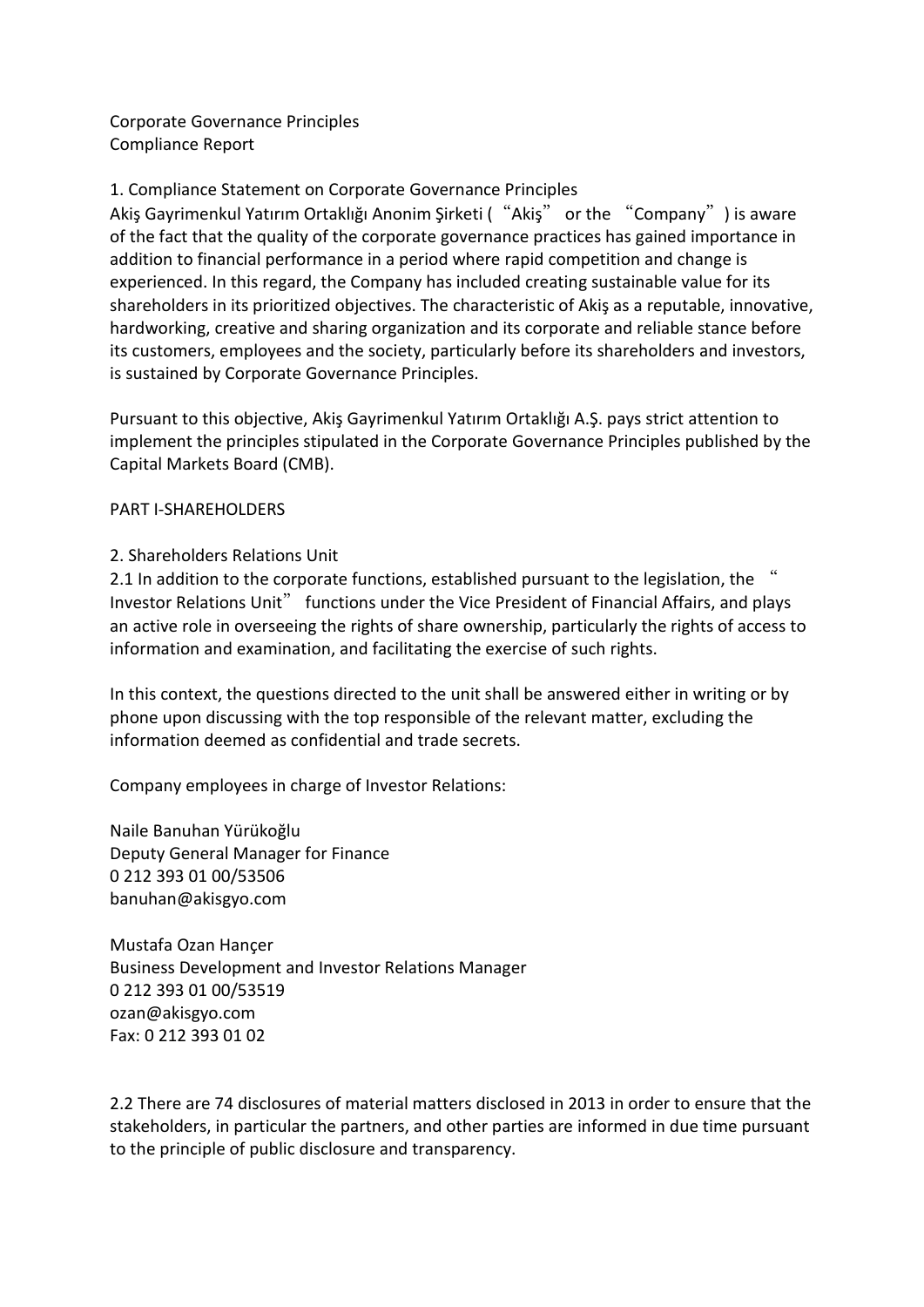3. The Exercise of Shareholders' Rights to Obtaining Information

3.1 All shareholders, including minority and foreign shareholders, are treated equally.

3.2 All shareholders are entitled to obtain and examine all kinds of information in accordance with the regulations in force and those not relating to trade secrets. Right to access information and examination is not revoked or restricted by the articles of association or one of the company functions.

3.3 There is no provision inserted in the articles of association for any of the shareholders personally requesting special audit for examination of certain events from the general assembly, even though such matter is not on the agenda. There were no applications for the assignment of special auditors within the period.

3.4 Corporate governance avoids taking any action that will hinder the conducting of private audit.

## 4. General Assembly Meetings

4.1 In addition to the procedures stipulated in the regulations, the announcement of General Assembly meeting is made minimum three weeks in advance via the website " www.akisgyo.com" and Public Disclosure Platform "KAP" allowing to reach as many shareholders as possible, and moreover, published in the Turkish Trade Registry Gazette.

4.2 In addition to the notifications and disclosures that the company is required to make on the Company's website pursuant to the regulations along with the general assembly meeting announcement, the "General Assembly Information Document" prepared to include the points stipulated in clause 1.3.2 of the communiqué on Determination and Implementation of CMB Corporate Governance Principles was also published on the website.

4.3 Each proposal was listed clearly and as a separate item on the General Assembly agenda.

4.4 On the agenda of the Ordinary General Assembly meeting of 2012, there weren't any issues that the shareholders submitted in writing to the Investor Relations Unit so that the issue is included in the agenda.

4.5 Ordinary general assembly meeting of 2012 was held on the 17th of May 2013 in Istanbul pursuant to the relevant article of the articles of association in a manner that would not lead to inequality between the shareholders and that would ensure the participation of the shareholders with as minimum cost as possible in order to increase the participation of the shareholders. There was 88.28% participation in the meeting.

4.6 Questions received from the participants of the general assembly that were not considered under the trade secret context, were answered in the General Assembly meeting.

4.7 In the Ordinary General Assembly meeting of 2012, as per the Corporate Governance Principles of the Capital Markets Board; the majority shareholders, the members of the Board of Directors, senior management staff members, and their blood relatives, and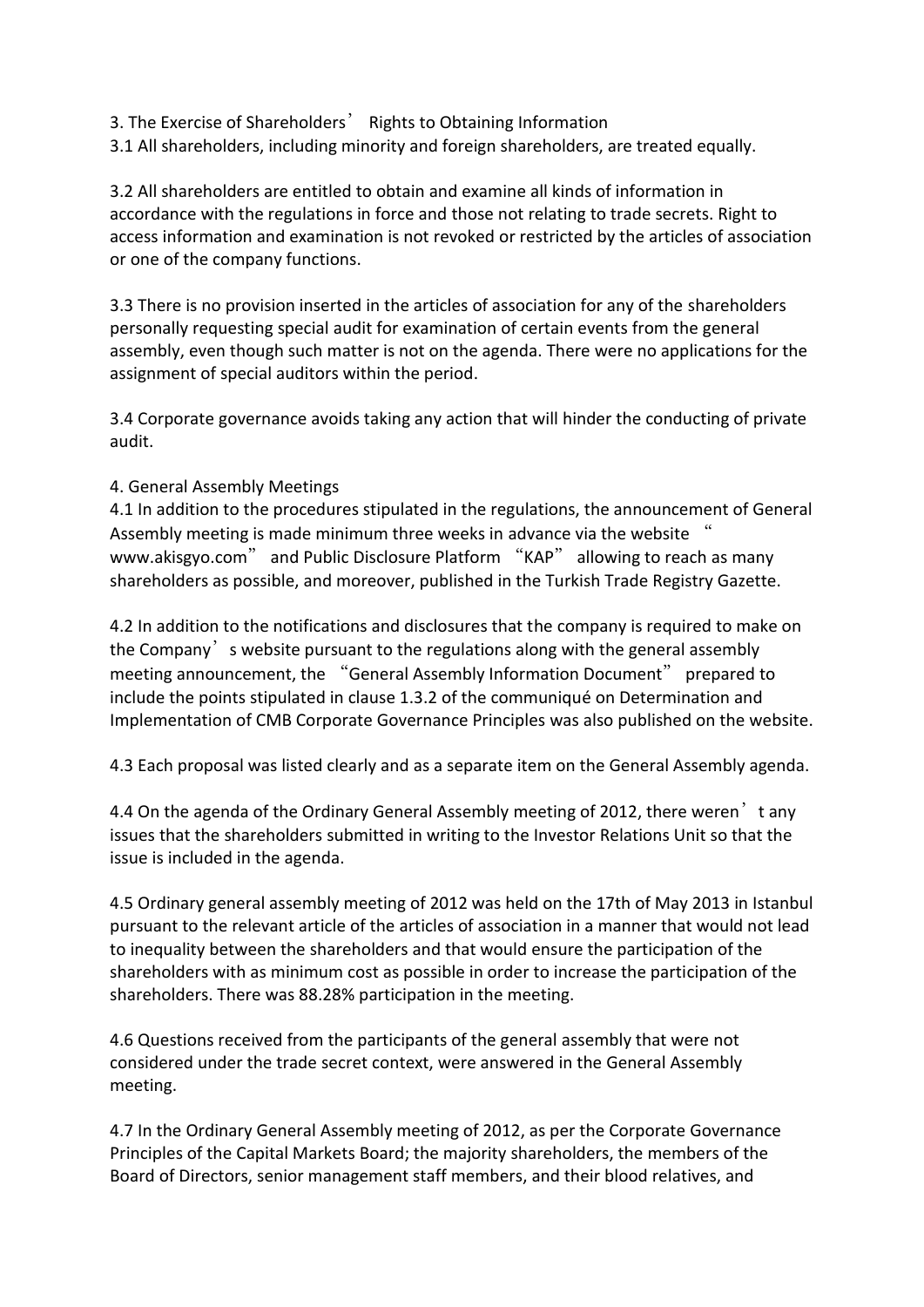relatives by marriage up to second-degree, and moreover, as per the Articles n.395 and 396 of the Turkish Commercial Code the members of the Board of Directors were additionally granted the necessary authorities on the issues:

making transactions which may lead to conflicts of interest with the Company and affiliates, competing with the company,

performing the business involved within the Company s field of activity, personally or on behalf of others,

becoming partners in the companies performing similar business as well as performing other works, and there were no problems arising from the authorities granted in this period.

4.8 No individuals or institutions were granted privileges for accessing the company information.

4.9 Members of the board of directors, other relevant parties, persons responsible for the preparation of financial statements, and auditors were present in the ordinary general assembly meeting of 2012 in order to provide the necessary information and respond to the questions regarding the items having a priority in the agenda.

4.10 In 2013, the matters related to the transactions that are important in terms of implementation of Corporate Governance Principles were included in the articles of association after the amendments (made in 2013), and there were no actions taken within this scope (in 2013).

4.11 The donations made by the Company in 2012 were brought to the attention of the partners as a separate agenda item in the Ordinary General Assembly Meeting of 2012, and the information regarding the donations made within the year was given in the annual report. The donations and charities policy of the Company was prepared.

4.12 While there are no specific provisions in the articles of association, the General Assembly meetings are held via electronic environment system as stipulated by the CMB.

5. Voting and Minority Rights

5.1 The Company avoids practices that hinder exercising the voting right.

5.2 There are no privileges for voting right.

5.3 The Company does not have a mutual subsidiary relationship with any companies.

5.4 Utmost attention is paid for using the minority rights.

5.5 The Company acts in accordance with the relevant legislation on the issue of minority rights.

#### 6. Dividend Right

6.1 Dividend distribution policy of the Company was disclosed to the public, announced on the website and included in the annual report in accordance with the decision of CMB.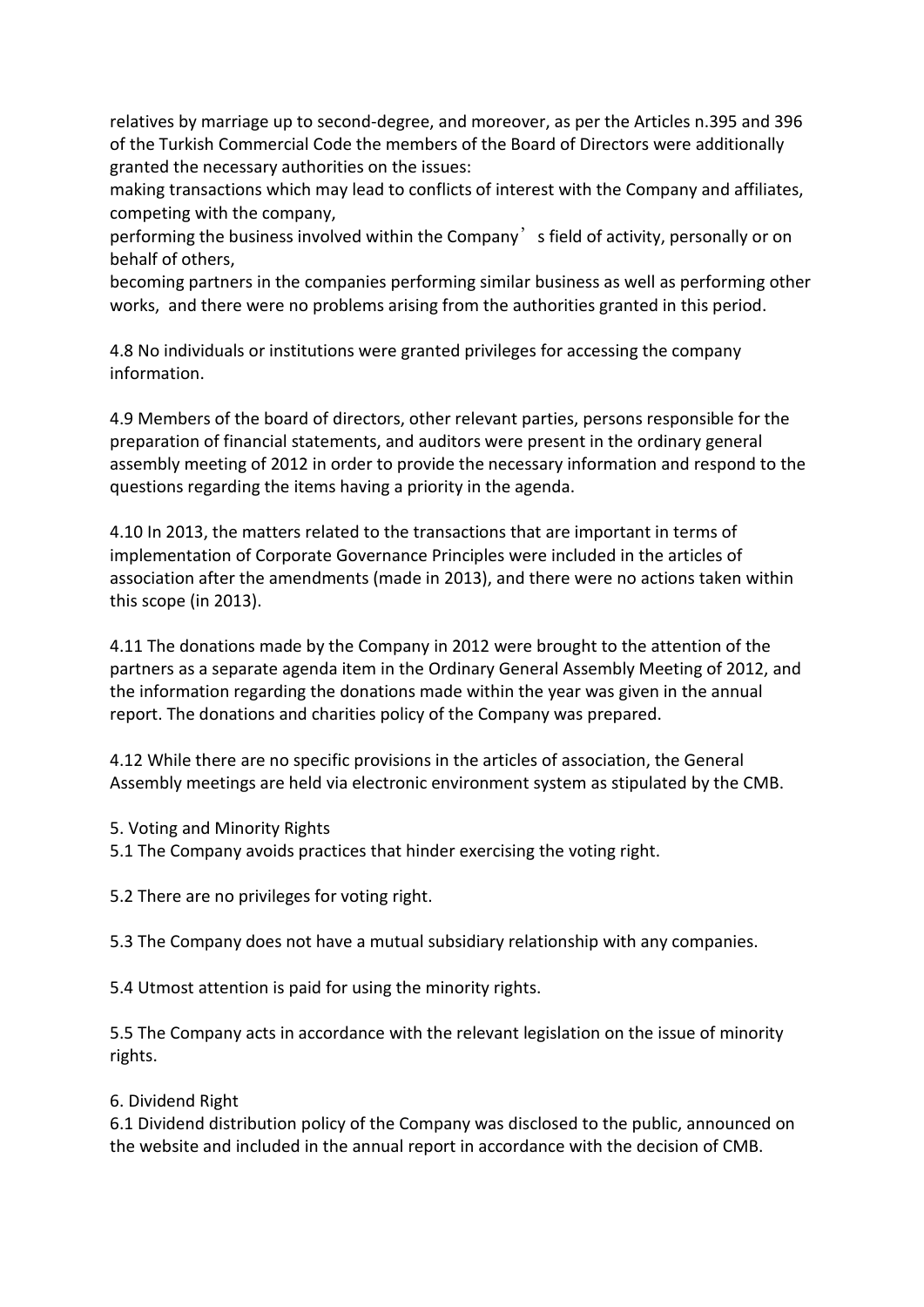6.2 Dividend distribution policy of the Company consists of the minimum information clear enough to allow the investors to anticipate the procedures and principles intended for the distribution of the profit that the Company shall make in future periods.

6.3 There is no privilege regarding the issue of participating in the profit of the Company.

6.4 A decision for the distribution of the profit was taken in the ordinary general assembly meeting of 2012, and a dividend in the amount of TL 18,000,000.00 was distributed in cash to the partners at the end of May.

6.5 A balanced policy between the interests of the shareholders and the interest of the Company is pursued in the dividend distribution policy.

## 7. Transfer of Shares

7.1 Group A shares of the Company are registered shares, and group B shares are bearer shares. Group A shares have the privilege to nominate candidates for the election of the members of the Board of Directors. Transfer of the privileged group (A) registered shares is subject to the permission of the Capital Markets Board.

PART II-PUBLIC DISCLOSURE AND TRANSPARENCY

## 8. Disclosure Policy

8.1 Company, s disclosure policy specifies; the responsible persons, the information to be disclosed to the public other than the ones stipulated by the law, the form, the regularity and the method of announcing such information to the public, the regularity of the press meetings organized by the Board of Directors or directors, the regularity of organizing press conferences intended for informing the public, the kind of method to be followed in responding to the questions directed to the company, and other similar matters.

8.2 The Company information to be disclosed to the public is brought into public use on " Public Disclosure Platform" (www.kap.gov.tr) and on the Company's website (www.akisgyo.com) in a timely, accurate, complete, comprehensible, interpretable and costefficient easily accessible manner in order to help entities make use of such disclosure in taking decisions. Moreover, "e-GOVERNANCE: Corporate Management and Investor Relations Portal" of the Central Registry Agency is used for informing the company partners directly and efficiently.

8.3 Prudential information, predictions and the data that the predictions are based on are also disclosed, and attention is paid that they do not include baseless, exaggerated anticipations and that they are not misleading. Moreover, special attention is paid so that the assumptions are coherent with Company's financial status and operational outcomes.

8.4 The information shall be updated if the forecasts and the grounds included in the prudential information disclosed to the public are not actualized or if it is understood that they will not be actualized.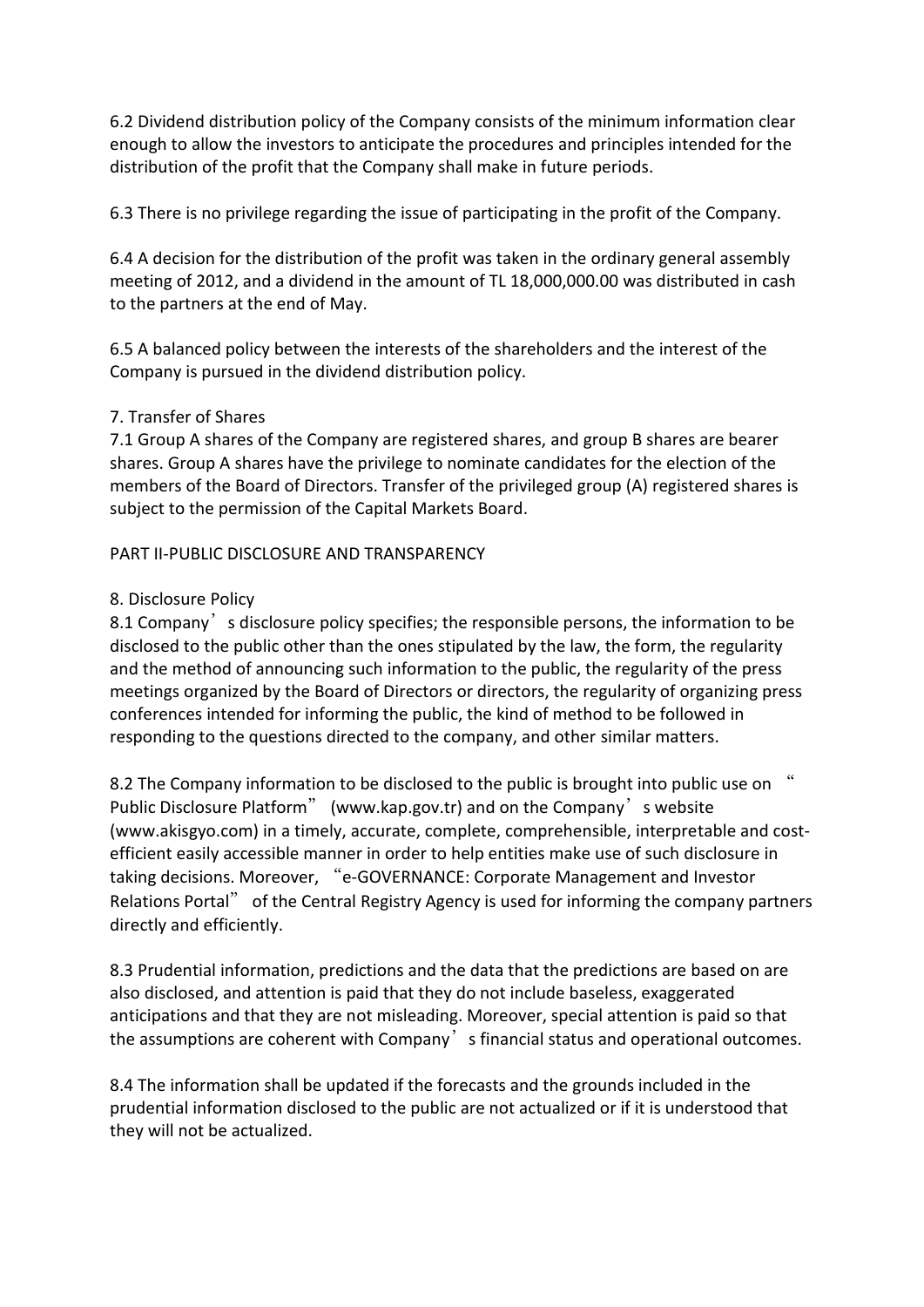8.5 Company's disclosure policy is available on the company's website www.akisgyo.com under "Corporate Governance" section.

9. Company<sup>'</sup>s Website and Its Contents

9.1 The website www.akisgyo.com owned by the Company, is actively used in disclosing information to the public. The URL of the website is available on the Company's letterhead.

9.2 Company's website is prepared in accordance with the clause 2.2.2 of Capital Markets Board's Communiqué on Determination and Implementation of Corporate Governance Principles. Moreover, stakeholders requesting more information about the Company may reach contact persons by sending e-mail to info@akisgyo.com.

9.3 Company, spartnership structure is announced on the Company, s website showing the shareholder names, number of shares and rates.

9.4 The essential information announced on the website is also available in English for the use of international investors. Moreover, international investors requesting more information about the Company may reach contact persons by sending e-mail to info@akisgyo.com.

# 10. Annual Report

Company's Board of Directors has prepared the annual report based on the Turkish Commercial Code and Capital Markets Board regulations in a detailed manner allowing the public to access complete and accurate information about the activities

a) Information on the members of the Board of Directors' and Company directors' duties assumed outside the company, and board members' statements regarding their independence are disclosed to the public in the annual report and on the Company  $\dot{\ }$  s website.

b) In 2013, Audit Committee convened five times, Corporate Governance Committee convened four times and Early Detection of Risk Committee convened four times. Information on working principles and the activities of the committees are detailed in Part IV.

c) The Board of Directors has gathered 47 times in the activity year of 2013. Majority quorum was present in all of these meetings, and efforts were made to constitute a quorum in meetings.

d) In 2013, the Company and members of the Board of Directors did not make any implementations contrary to the provisions of the legislation.

e) The Company established working teams in order to fully comply with the amendments made to the Turkish Commercial Code and Capital Markets Board Law in 2013. Via periodical presentations information is provided within the Company on the works performed.

f) There were no significant lawsuits brought against the Company in 2013.

g) The Company didn<sup>'</sup> t receive any investment consulting or rating services which may lead to conflict of interest.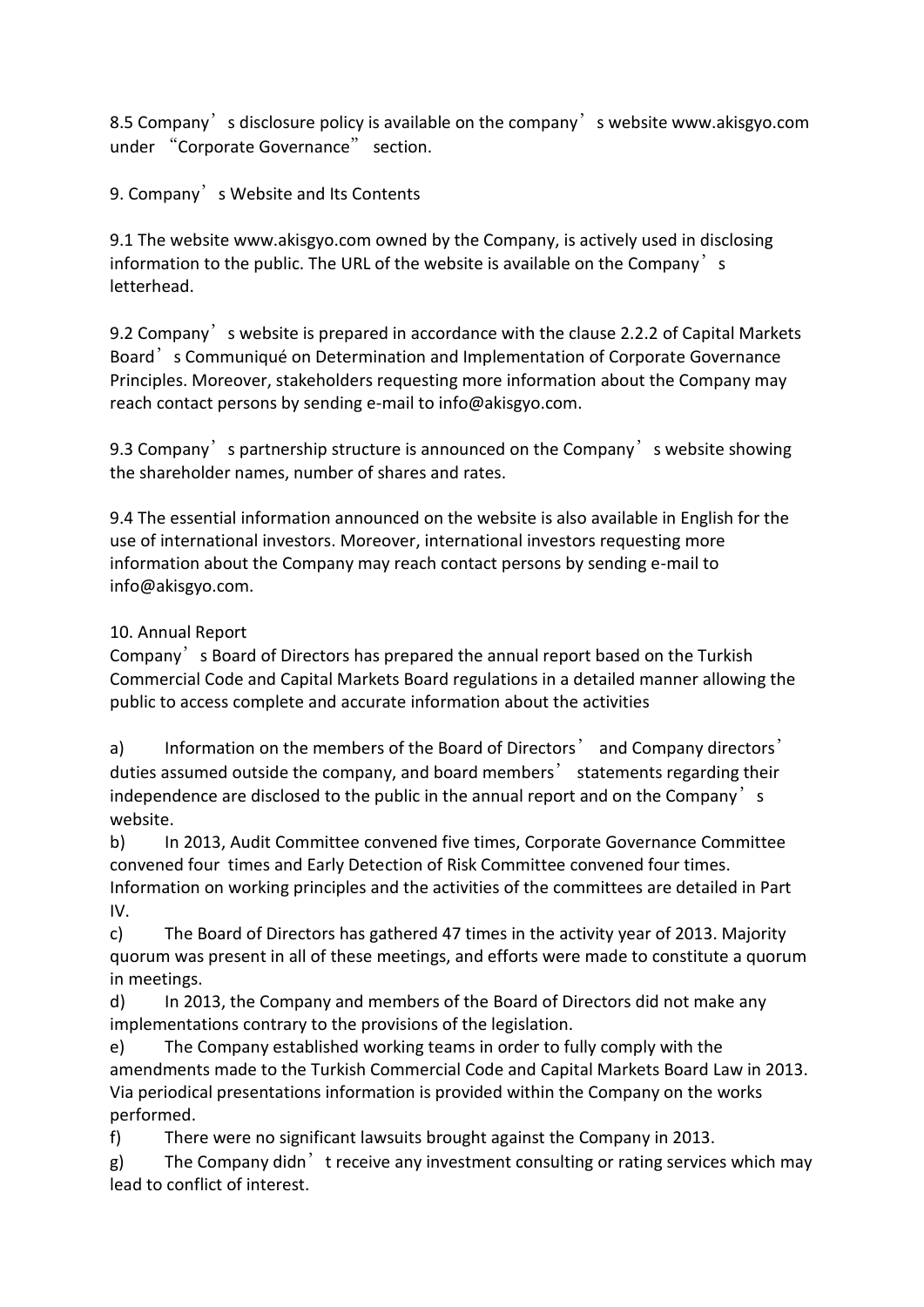h) The Company does not have a mutual subsidiary relationship with other companies.

i) Company s corporate social responsibility activities are specified in article n.14.3 of the annual report.

j) In the Ordinary General Assembly meeting of 2012, as per the Corporate Governance Principles of the Capital Markets Board; the majority shareholders, the members of the Board of Directors, senior management staff members, and their blood relatives, and relatives by marriage up to second-degree, and moreover, as per the Articles n.395 and 396 of the Turkish Commercial Code the members of the Board of Directors were additionally granted the necessary authorities on the issues;

making transactions which may lead to conflicts of interest with the Company and affiliates, competing with the company,

performing the business within the Company's field of activity, personally or on behalf of others,

becoming partners in the companies performing similar business as well as performing other works, and there were no problems arising from the authorities granted in this period.

## PART III-STAKEHOLDERS

# 11. Disclosure of Information to Stakeholders

11.1 Company's stakeholders are, entities or interest groups such as; employees, creditors, customers, suppliers and various non-governmental organizations that are related to the Company achieving its objectives or the activities of the Company. In cases where the rights of the stakeholders are not protected by legislations and mutual agreements, the Company shall protect the interests of the stakeholders within the framework of the principles of good faith and within the company scapabilities. In this context, the Company has created ethic values and published them on its website.

11.2 In case the rights of the stakeholders protected by the legislation and mutual agreements are breached, a fast and effective reimbursement shall be provided. The Company shall provide the necessary convenience for utilizing the mechanisms provided to the stakeholders by means of legislation; such as reimbursement. The Company has no special reimbursement policy intended for its employees while employee's rights to compensation are protected under the relevant legislation.

11.3 Company policy on protection of stakeholders' rights is announced on the website.

11.4 Stakeholders may communicate the transactions of the Company that are non-ethical and contrary to the legislation, directly to the Corporate Governance Committee or the Audit Committee.

11.5 Whenever conflicts of interest arise between the stakeholders or in case a stakeholder is involved in multiple interest groups, a balanced policy possible to the maximum extent in terms of protecting the possessed rights, is pursued while the aim is to protect each and every right independently.

The Company pays special attention to customer satisfaction in sales and marketing of goods and services, and accordingly takes necessary measures.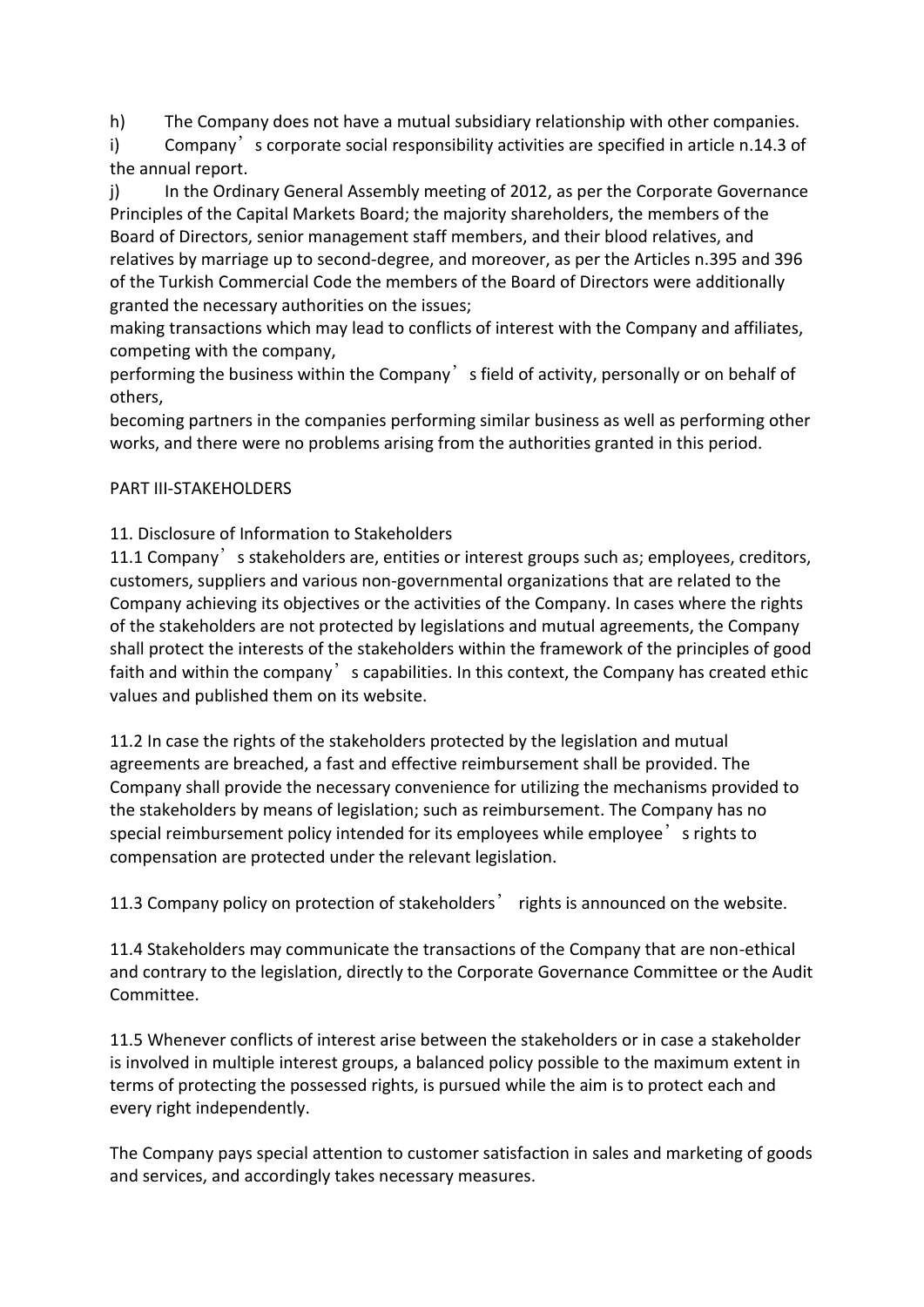The Company takes necessary measures, reviews and renews its processes in order to:

establish and maintain relationships with its customers and suppliers (in providing goods and services to/from) in line with the provisions stipulated in its Articles of Association and pursue the international and sector-specific standards in providing goods and services.

Information related to the customers and suppliers are considered as trade secrets, and special attention is paid to keep them confidential.

The Company meets the customer's demands regarding the goods and services purchased by the customers and strives to inform the customers regarding the delays without waiting for the deadline.

12. Participation of Stakeholders in Company Management While there are no models in the Articles of Association supporting the participation of stakeholders, and company employees, in particular, in the company management, the Company is trying to improve the situation without disrupting the company activities.

Inclusion of the employees in the management is provided by means of annual performance review meetings, suggestion systems and annual meetings organized within the Company.

The Company takes the opinions and suggestions of other stakeholders into consideration.

#### 13. Human Resources Policy

The Company adopts a management system that values people and thus encourages creativity, communication and employee participation. The Company acknowledges that creating an environment of open and streamlined communication is the key to maintaining the motivation and efficiency of its employees.

The Company values utilizing human resources practices that use internationally-accepted models and internally integrated systems. It aims at using contemporary, integrated and results-oriented systems in all human resources processes, from recruitment to performance management, development, remuneration, through to severance.

The Company<sup>'</sup>s Human Resources Policy aims at gaining candidates who are suitable to its corporate culture and values, who have the knowledge, skills, experience and competencies demanded by the job/position, and who will move the Company forward, and thereby serve the strategies and goals of the Company. Having adopted the right person for the right job principle, the Company uses modern evaluation systems to support the most objective decisions in the recruitment and placement processes.

In line with its continuous learning, development and results-orientation approach, Akiş REIT aims at organizing employee development programs based on corporate goals, for improving the knowledge, skills, expertise and competencies of its employees; the Company allocates resources for programs that support its employees' social and cultural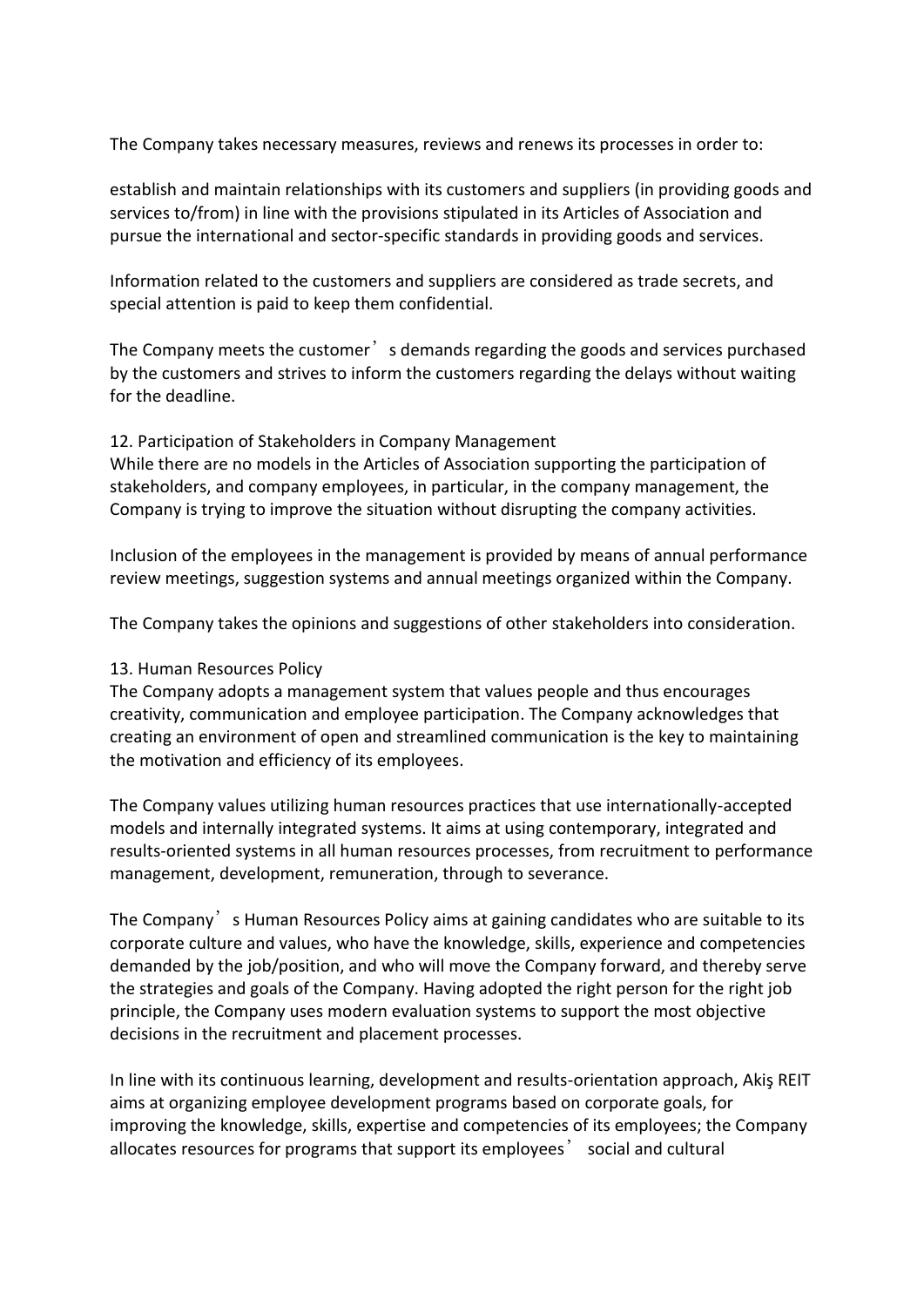development. Development planning offers training and development solutions suitable for the current needs of both the Company and the employees.

The Performance Management System aims to encourage individuals to adopt corporate goals, and strengthen a shared corporate culture. The system enables employees to transparently identify their individual contributions, as well as the impact of their contributions at the corporate level. Outputs of the Performance Management System are used in the development planning, talent management, career planning and succession planning, remuneration and awarding processes by Human Resources, thereby creating an integrated structure where all processes support each other. The Company supports employees towards a common goal through incentives that serve to strengthen the high performance culture. The leadership and functional competencies of the Company are measured with a 360 degrees approach, and the ways that employees achieve results are evaluated. In this manner, the same system also ensures the enhancement and implementation of competencies that will take the Company into the future and maintain its corporate reputation and sustainability.

The Company uses world class job evaluation and salary models with proven reliability. This is an objective and transparent salary and fringe benefits model that reflects the realities of the domestic and international business world and is based on the principles of equality and fairness, and position-based remuneration.

Significant operational changes that may influence our employees shall be notified to the employees in advance taking into account the periods of notice and notification stipulated by the laws. The stipulated periods of notice and notification shall be made to the employees in accordance with the method and period specified in personnel regulations.

Our priority is to integrate all practices stipulated by our country slaws and regulations in our business model in order to help our employees work in a happy and peaceful environment and commute healthily. We carry out our activities by valuing people and therefore with an objective to continuously improve our Occupational Health and Safety (OHS) performance.

## 14. Code of Ethics and Social Responsibility

14.1. The Company, s activities are executed in line with the Code of Ethics disclosed to the public on its website.

14.2 Seeking, developing, adopting and implementing innovative and environment friendly technologies is of vital importance in the company senvironmental policy and quality policy. Based on the responsibilities of being one of leading companies of the sector, Akiş REIT accepts

minimizing the environmental impact arising from activities,

protecting the health and safety of employees, customers and local community, achieving maximum savings in using natural resources and energy for its processes and developed projects, and

preserving the environment and ecological balance for future generations,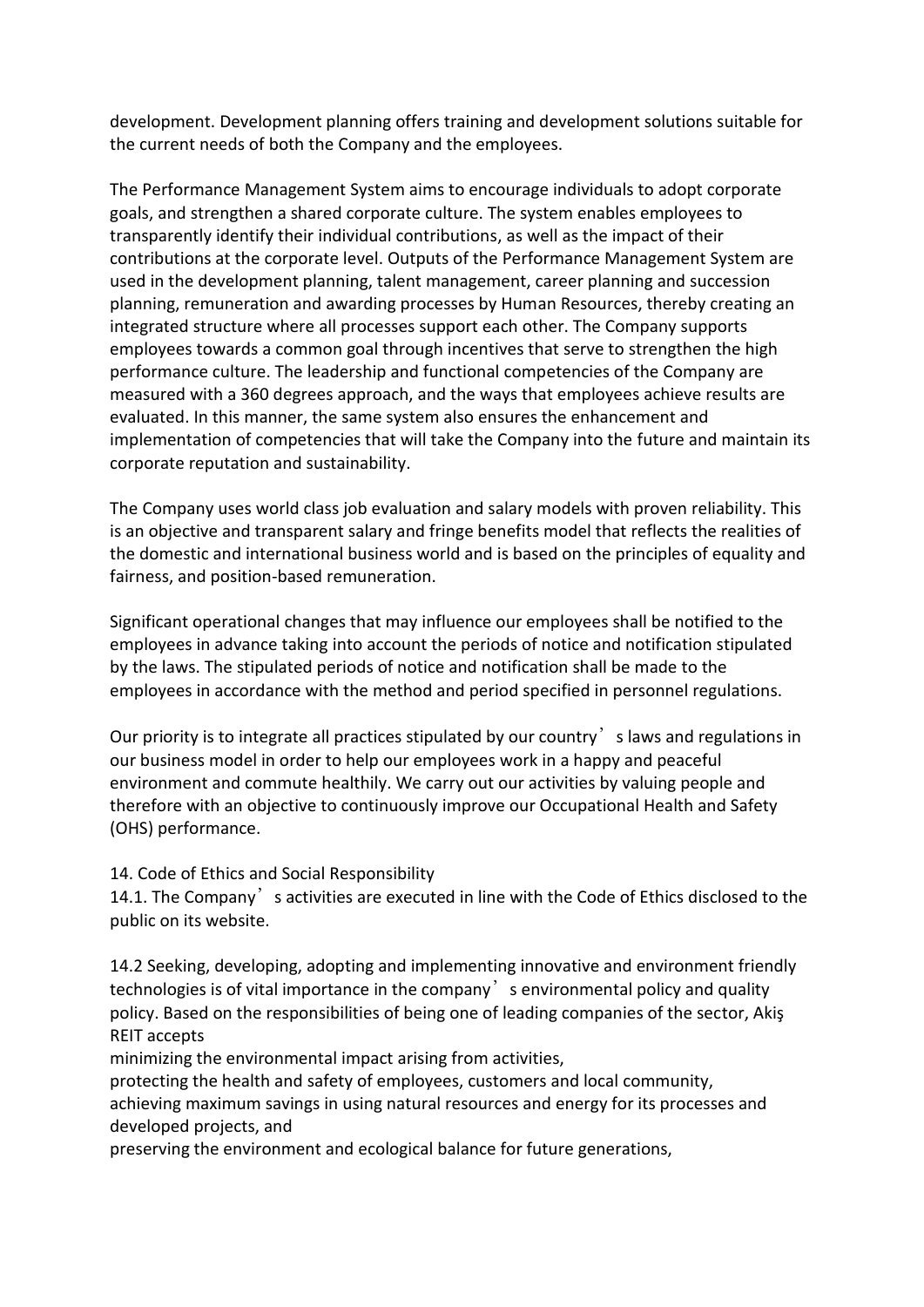as the focus of corporate social responsibility approach and sustainability. This approach was accomplished when "Akbatı Residences & Akbatı Shopping Mall" Project was awarded with BREEAM Certificate in 2013, a certificate given to eco-friendly green buildings.

14.3 Acting with social responsibility, Akiş REIT aims to contribute to the social development with donations and social benefits made primarily to education, culture-arts and sports activities. Donations were made to various entities as Akiş REIT acting collaboratively with sector-specific associations as a part of social responsibility objectives.

14.4 Occupational health and safety is a priority for the Company. Including the prevention of occupational risks and providing trainings and information all kinds of measures are taken, organizations are made, tools and materials are supplied, necessary procedures and instructions are prepared and the employees are informed on these issues.

PART IV-THE BOARD OF DIRECTORS

15. Structure and Composition of the Board of Directors Board of Directors is composed eight members as follows:

Board of Directors

Name Surname Title Executive/Non-Executive Independent Starting Date Term of Office Mehmet Ali BERKMAN Chairman of the Board Non-Executive17.05.2013 3 years Raif Ali DİNÇKÖK Vice Chairman of the Board Executive 17.05.2013 3 years Nilüfer DİNÇKÖK ÇİFTÇİ Board Member Non-Executive17.05.2013 3 years Ahmet Cemal DÖRDÜNCÜ Board Member Non-Executive17.05.2013 3 years İhsan Gökşin DURUSOY Board Member General Manager Executive 17.05.2013 3 years Alize Dİnçkök EYÜBOĞLU Board Member Executive 17.05.2013 3 years Uzay KOZAK Independent Board Member Non-Executive17.05.2013 3 years Hüseyin Ersin TAKLA Independent Board Member Non-Executive17.05.2013 3 years

Audit Committee Name Surname Title Hüseyin Ersin TAKLA Audit Committee Chairman Uzay KOZAK Audit Committee Member

Corporate Governance Committee Name Surname Title Hüseyin Ersin TAKLA Corporate Governance Committee Chairman Nilüfer DİNÇKÖK ÇİFTÇİ Corporate Governance Committee Member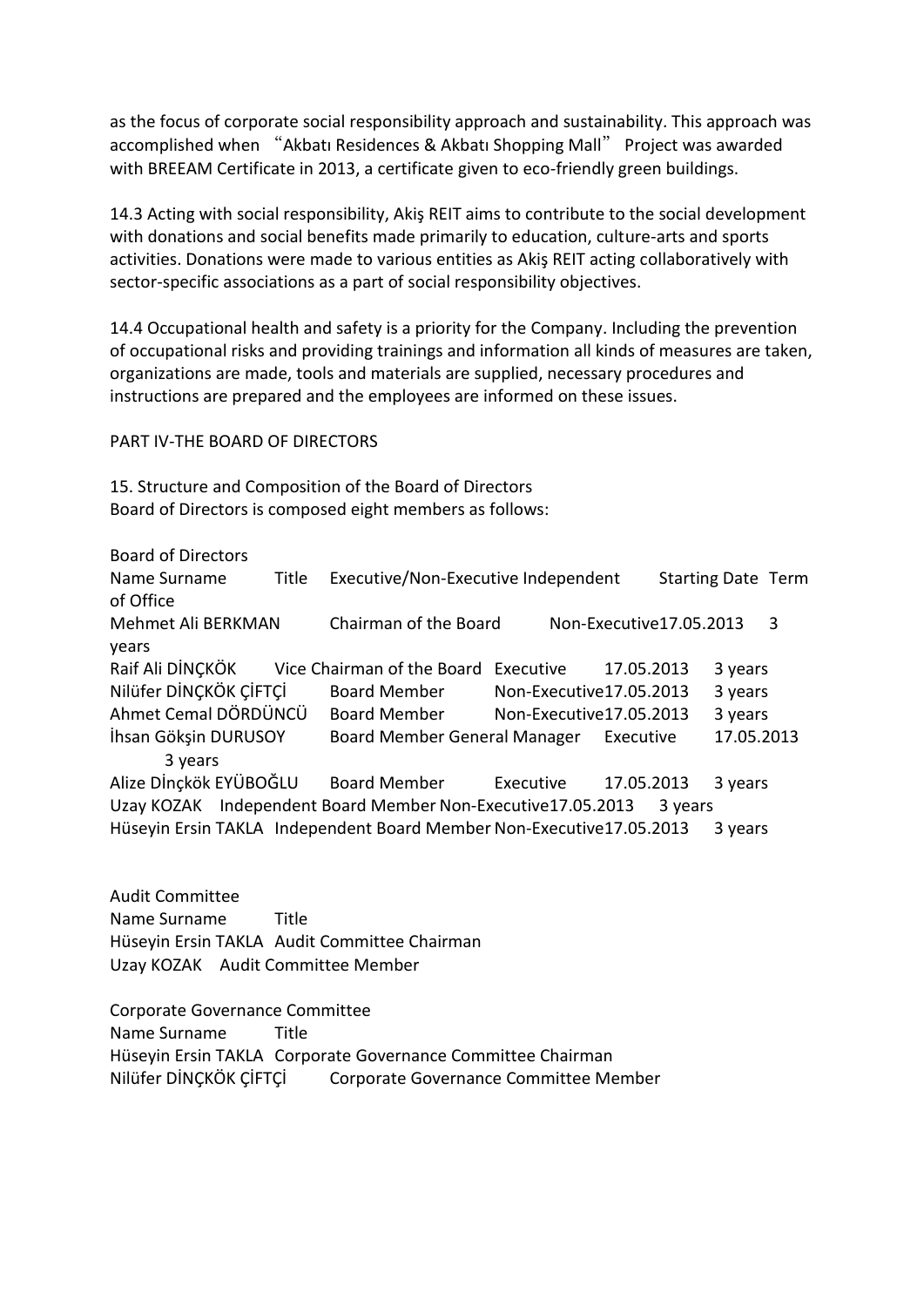Early Detection of Risk Committee Name Surname Title Uzay KOZAK Early Detection of Risk Committee Chairman Nilüfer DİNÇKÖK ÇİFTÇİ Early Detection of Risk Committee Member

There are executive and non-executive members in the Board of Directors. Non-executive Board members are individuals who do not hold an administrative position in the Company other than his/her Board membership and thus who do not get involved in the daily workflow and regular activities of the Company. Majority of the Board members are nonexecutive members.

There are independent members within the non-executive Board members who have the qualification of fulfilling his/her duties without being under any influence.

The term of office of the independent Board members is up to three years, and they are entitled to be nominated and re-elected.

In 2013, there were no events that terminated the independence of the independent members.

There are two female members in Company's Board of Directors.

16. Operating Principles of the Board of Directors

The Board of Directors convenes with such regularity so that it can fulfill its duties efficiently.

The Chairman of the Board determines the agenda of the Board of Directors' meetings by discussing with other Board members and Chief Executive Officer/General Manager, and other members can make proposals for making changes in the meeting agenda. Members pay attention to participate and express their opinions in every meeting by getting ready after examining the information and documentation related to the items on the agenda.

Each member of the Board of Directors has one right to vote whilst the provisions of the Turkish Commercial Code are applicable in meeting and decision quorums as specified in the Articles of Association.

There are specific internal regulations stipulating the manner the Board meetings are held in whilst the provisions of the relevant legislation are applicable regarding this issue.

In the Board of Directors meetings, the items on the agenda are discussed clearly and in all aspects. Chairman of the Board of Directors makes his/her best effort to ensure effective non-executive member participation to the Board of Directors meetings. In 2013 meetings, none of the Board members voted against any decisions.

There were no related party transactions performed that necessitated the Company's Board of Directors to take a decision.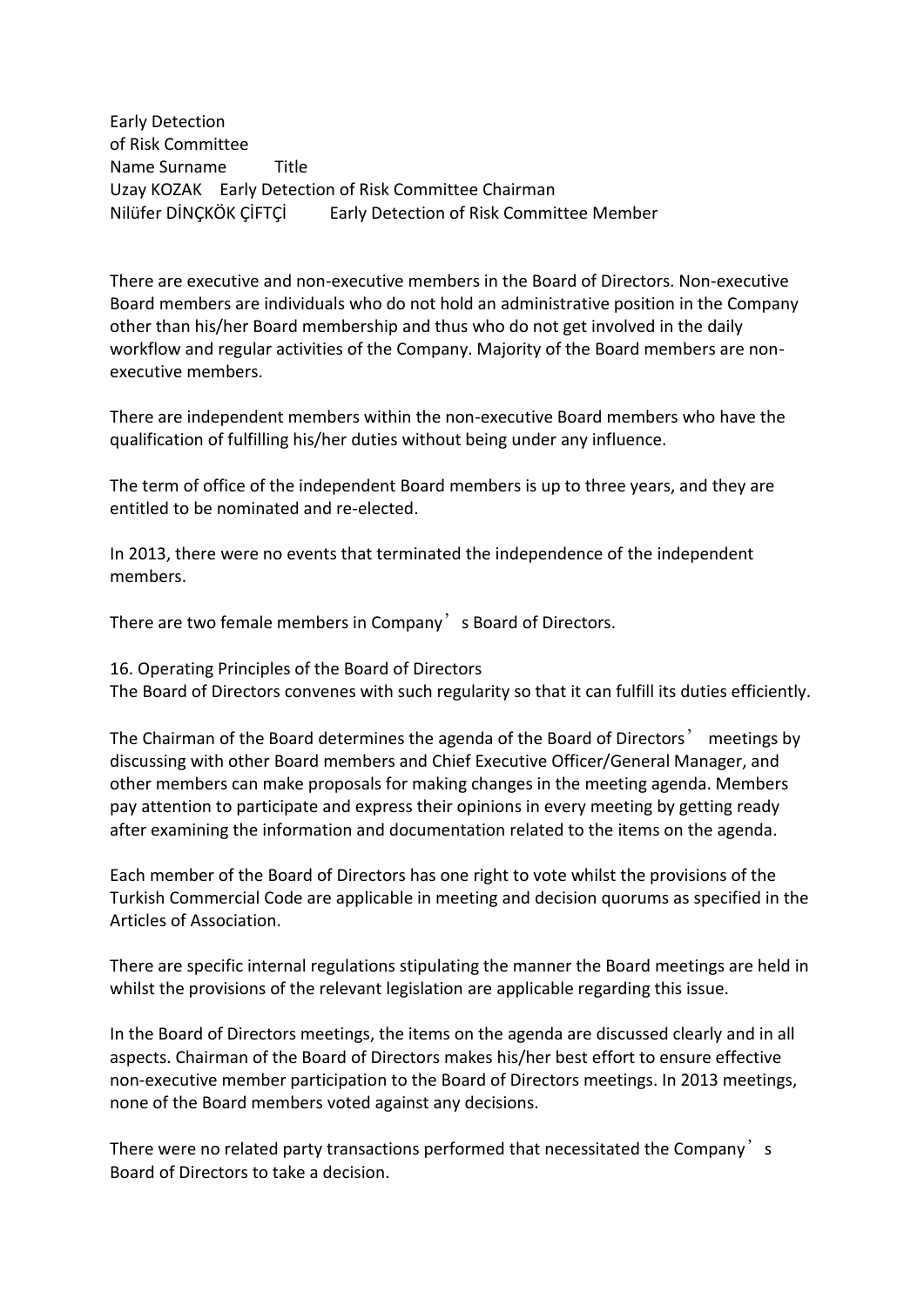The members of the Board of Directors shall allocate sufficient time for Company affairs. In case the member of the Board of Directors provides consultancy services to another company or is a director or a member of the Board of Directors in another company, it is essential that such circumstance is not leading to any conflict of interest and that the member is not neglecting the duties in the Company. In this context, the member assuming other duty or duties outside the Company is not restricted or bound by any specific rules. Resumes of Board members are included in the General Assembly information document and are submitted for the information of the stakeholders.

In 2013, no Board member was granted with the right of weighted vote or dissenting veto power.

17. Number, Structure and Independence of Committees Established within the Board of **Directors** 

17.1 The Board of Directors has established; Audit Committee, Early Detection of Risk Committee and Corporate Governance Committee. Duties and responsibilities of Nomination Committee and Remuneration Committee are fulfilled by the Corporate Governance Committee.

17.2 Assigned tasks, working principles and members of the committees are determined by the Board of Directors, and disclosed to the public via Public Disclosure Platform and on the Company's website.

17.3 All members of the Audit Committee and the Chairmen of the Corporate Governance Committee and the Early Detection of Risk Committee were elected from independent members of the Board of Directors.

17.4 The General Manager is not assigned in any committee.

17.5 Attention is paid not to assign members of the Board of Directors in more the one committee, however the Audit Committee, the Corporate Governance Committee and the Early Detection of Risk Committee are composed of two independents members – a chairman and a member – and one member of the Board of Directors whilst the Chairman of the Audit Committee is also the Chairman of the Corporate Governance Committee. Moreover, the member of the Audit Committee is also the Chairman of the Early Detection of Risk Committee.

17.6 All kinds of resources and support are provided to the committees by the board of directors in order to fulfill their duties. Committees are allowed to invite the director that they deem as necessary to their meetings and get his/her opinions.

17.7 Committees make use of independent expert opinions on the issues that they deem as necessary with regard to their activities. The fees of the consultancy services required by the committees are covered by the company.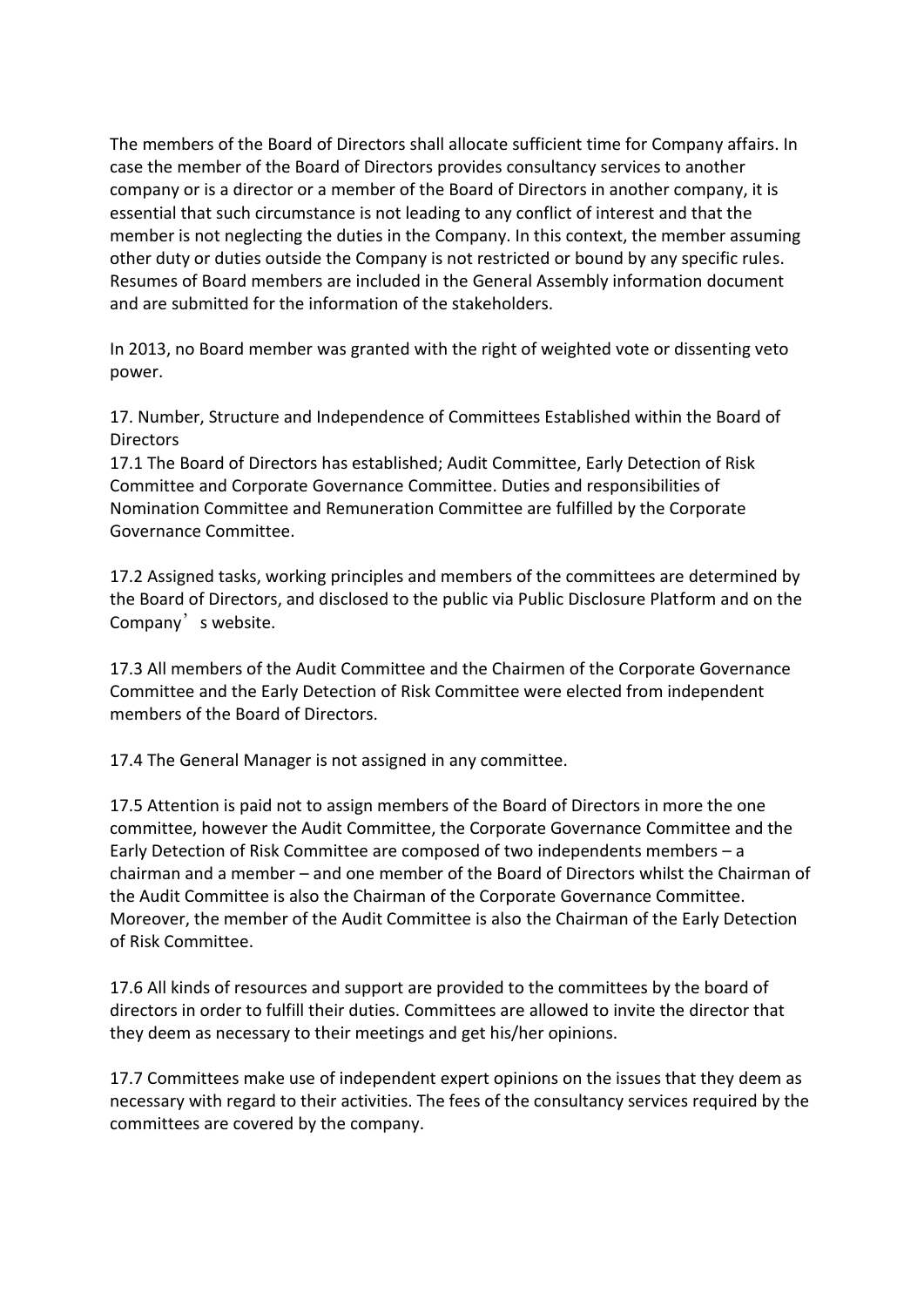17.8 Committees keep written records of all operations carried out. Committees convene with the necessary regularity to work effectively as stipulated in the working principles. Committees submit the reports to the Board of Directors, that contain information about the tasks performed and the outcomes of the meeting.

17.9 The Corporate Governance Committee, established in order to monitor the compliance of the Company to the Corporate Governance Principles, work on improvements, and submit proposals to the board of directors, has two members, and both members are non-executive members of the Board of Directors.

17.10 In addition to the duties specified in the regulations, the Corporate Governance Committee also fulfills the duties and the responsibilities of the Nomination Committee and the Remuneration Committee.

18. Risk Management and Internal Control Mechanism 18.1 The Board of Directors carries out its activities in a transparent, accountable, fair and responsible manner.

18.2 The Chairman and the Deputy Chairman were appointed from among the members of the Board of Directors and tasks and duties were distributed.

18.3 Taking the opinions of the relevant committees of the Board of Directors into account, the Board of Directors structures the internal control systems in a manner that will include the risk management and information systems and processes that can minimize the impacts of the risks that might influence particularly the shareholders and the stakeholders of the Company. Thus in this context, the Audit Committee, the Corporate Governance Committee and the Early Detection of Risk Committee were established.

18.4 The Board of Directors reviews the efficiency of risk management and internal control systems at least once a year. Information on the availability, efficiency and functioning of the internal controls and internal audit are presented in the annual report.

The current internal control system, is audited particularly on the issues of improving the effectiveness and efficiency of Company's activities, ensuring reliability in financial reporting and compliance to laws and regulations by the Audit Group of our main partner Akkök Sanayi Yatırım ve Geliştirme A.Ş. within the framework of the annual internal audit plan. In this annual internal audit plan, the risks standing within the framework of corporate risk management are prioritized. Effectiveness of internal audit activities were reviewed by the Audit Committee in the meetings held throughout the year. Opinions of the internal auditor, external auditor or other directors of the Company were taken in these meetings whenever necessary.

18.5 Although not stipulated in the articles of association, the authorities of the Chairman of the Board of Directors and the Chief Executive Officer/General Manager are clearly defined and classify. Company's General Manager and Chairman of the Board of Directors are different individuals, and their duties and authorities are defined in the organizational chart.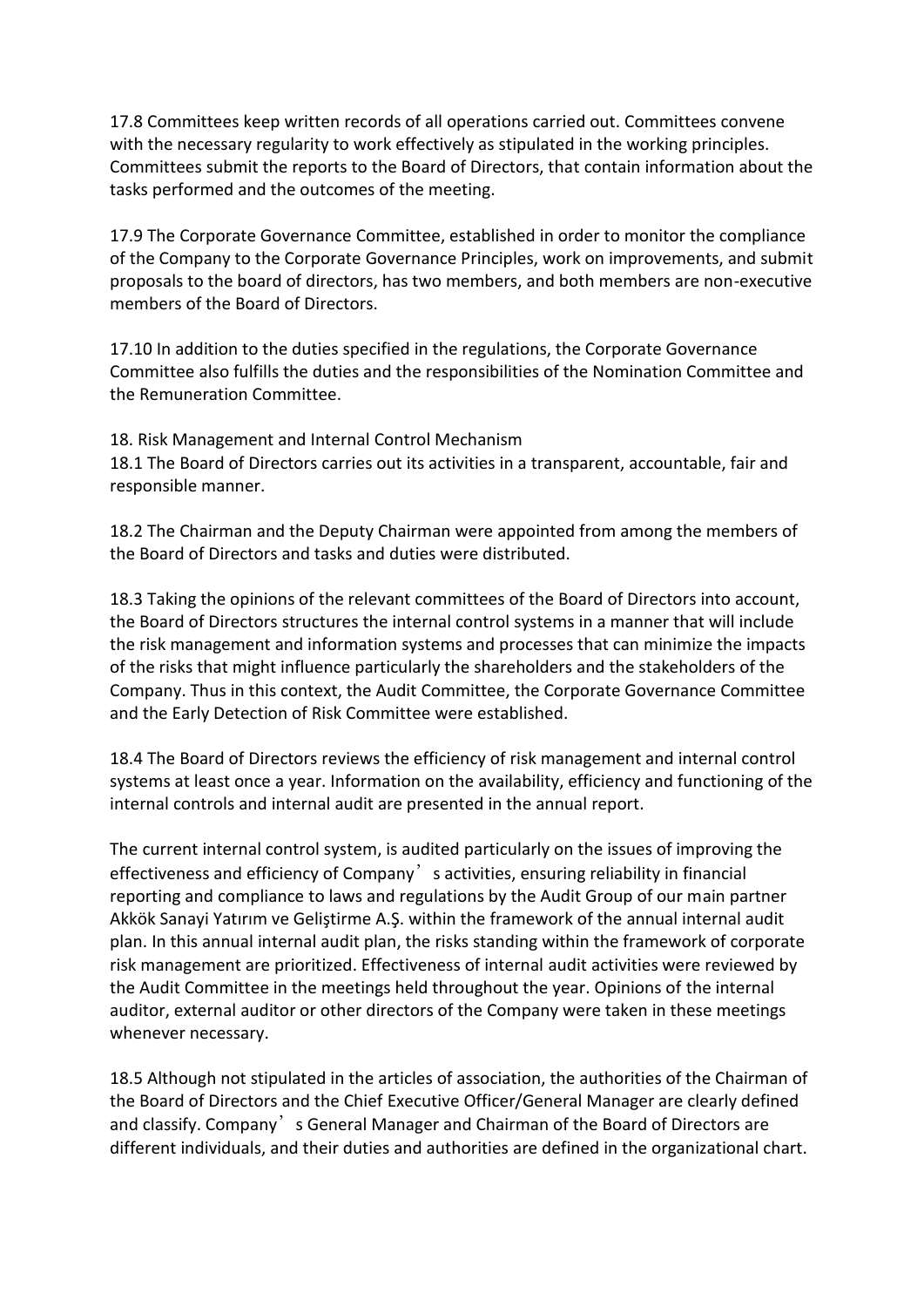18.6 Whereas the Chairman of the Board of Directors and the General Manager are not the same person, the General Manager is also a Member of the Board of Directors.

18.7 The Board of Directors plays a role in maintaining effective communication between the Company and the shareholders, settling and resolving any disputes that may arise and for this purpose works with Corporate Governance Committee and Shareholders Relations Unit.

19. Strategic Targets of the Company

19.1 The Board of Directors represents and conducts the company by: adopting strategic decisions,

maintaining the risk, growth and return balance at an optimal level, and primarily pursuing long-term interests of the Company with a rational and prudent risk management approach.

19.2 By defining the strategic targets of the Company, the Board of Directors determines the human and financial resources that the Company will need and audits the performance of the management.

19.3 The Board of Directors oversees the compliance of the Company activities to legislation, Articles of Association, internal regulations and established policies.

19.4 Company's strategic targets and short/long-term performance are reviewed in meetings held regularly under the chairmanship of the Executive Member of the Board of Directors/General Manager, and necessary action plans are carried out based on the outcome of these meetings.

## 20. Financial Rights

20.1 The Board of Directors is responsible for the Company to achieve its determined and publicly disclosed operational and financial performance objectives.

20.2 Remuneration principles of the Board members and senior executive managers are set in writing and brought to the attention of the partners as a separate item in the General Assembly meeting and the shareholders were given the opportunity to express their opinions on the subject. The remuneration policy prepared for such purpose is available on the Company's website.

20.3 The Company has authorized the Corporate Governance Committee to fulfill the duties of the remuneration committee as stipulated in the legislation.

20.4 Stock options or payment plans based on Company's performance are not used in remuneration of independent Board members. We are making efforts to set the remuneration of independent Board members at a level allowing them to keep their independence and such remunerations are determined in the General Assembly meeting.

20.5 The Company will not lend money, make loan available to and grant guarantees such as surety in own favor to any board member or senior executives.